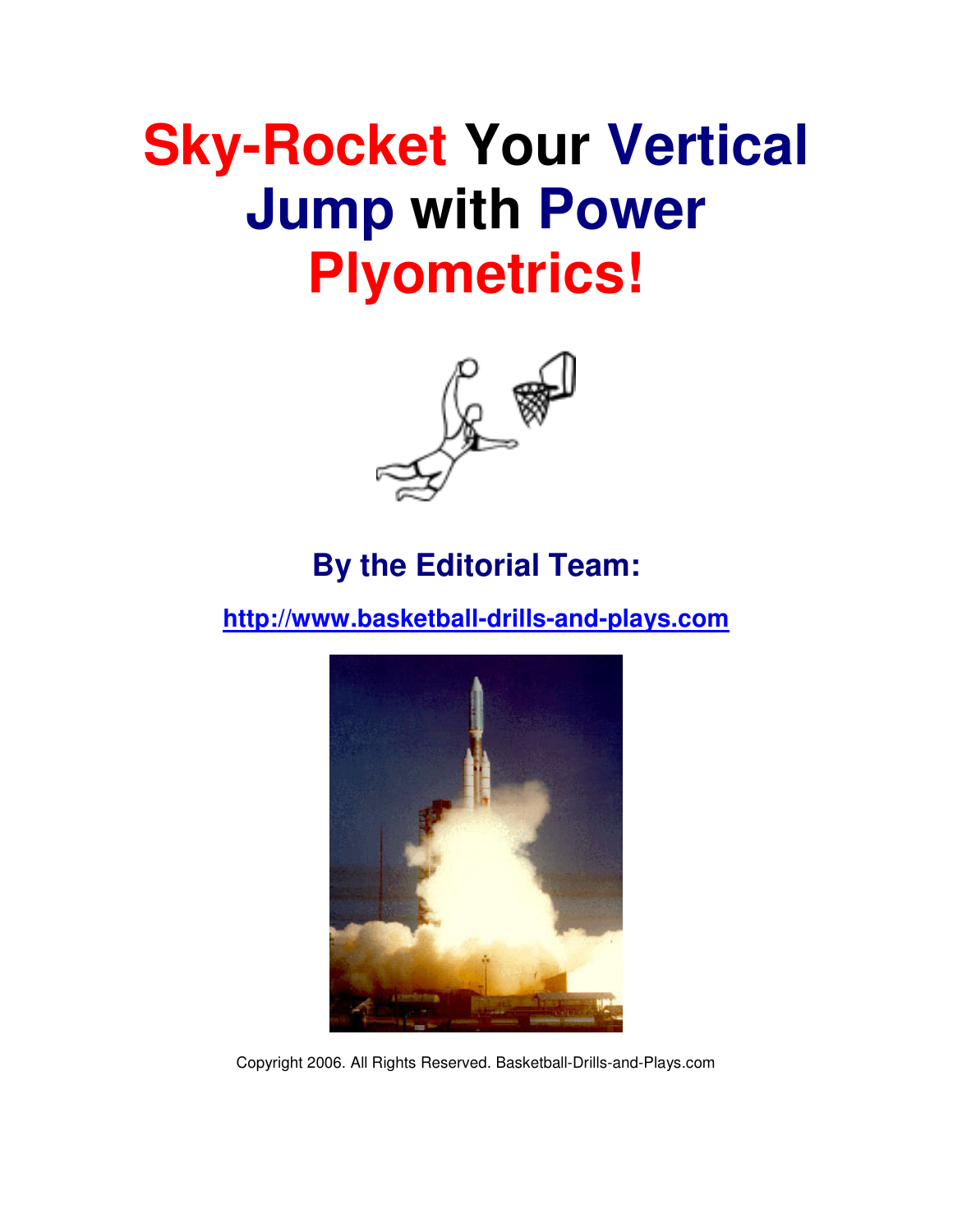# **Important Note:**

This report is designed to be a **basic guide** to plyometrics and plyometric-type exercises. . .

It contains a lot of useful tips on increasing your vertical jump, including an 8 week program that you can follow.

But, you should keep in mind that this report is only one part of what you'll find in the Elite Basketball Improvement System, which contains the **expanded 15 week program** with the exact weight lifting, plyometric, and balance and agility exercises to sky-rocket your vertical jump even more!

After you're done reading this report, make sure to **check out** the Elite Basketball Improvement System below:

http://www.basketball-drills-and-plays.com/elite-player-system.html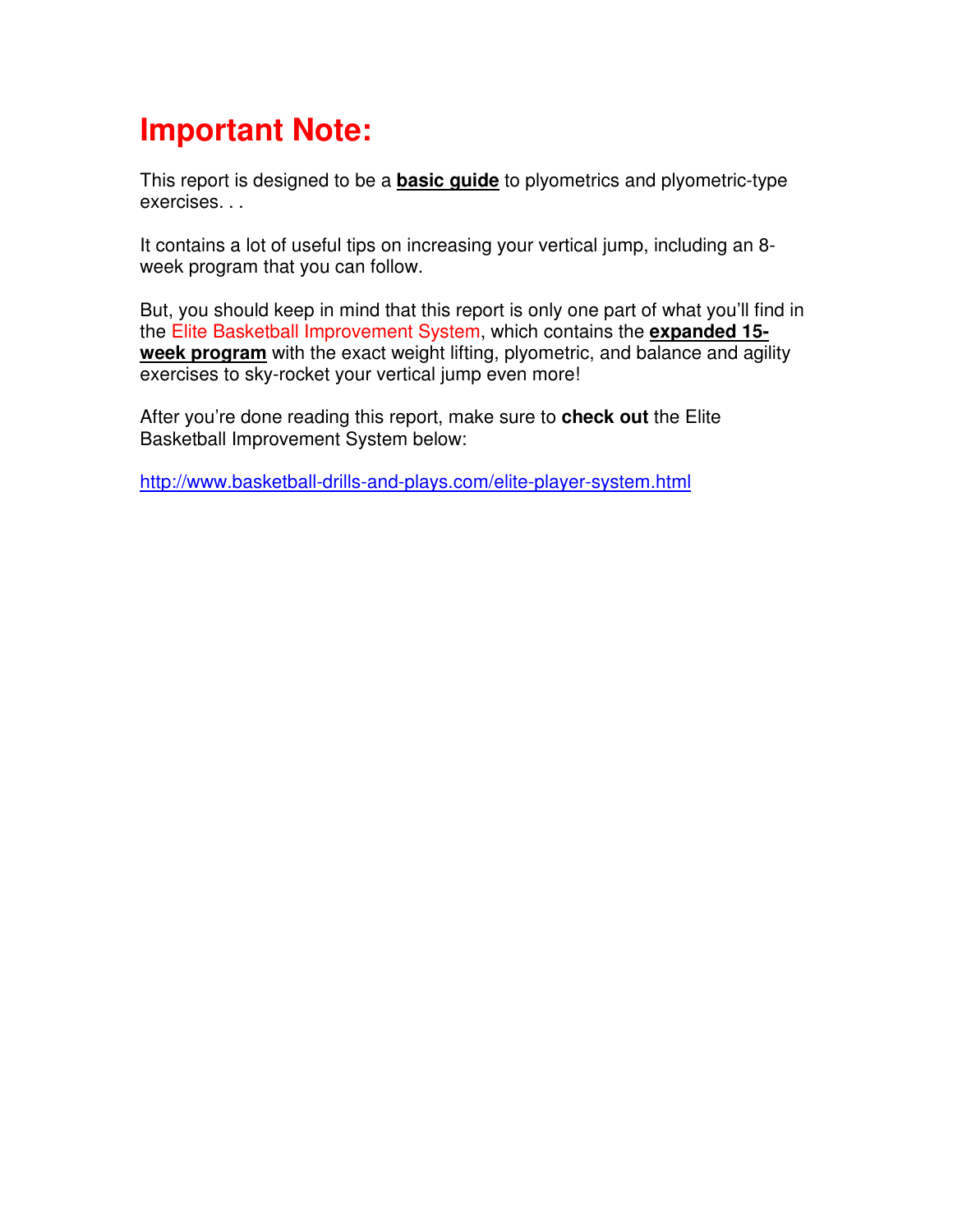# **Introduction to Plyometrics**



New advances in science make it possible to run faster and jump higher than ever before. Plyometrics is a form of exercise which links strength with speed of movement.

There are two phases of muscle contraction during the running or jumping motion. Muscles go through a **stretch (eccentric) phase** and a **contraction (concentric) phase**.

Plyometric exercises are designed to shorten the cycle time between the two phases. A rapid cycle time allows maximum energy transfer between stretch and contraction phases.



The key principle of plyometric training is the **stretch-shortening cycle**...

An eccentric (stretching) movement is when weight is being "lowered". When a muscle **contracts eccentrically** (lengthens while it contracts), it stretches to **produce elastic energy**, which the muscle can store.

Immediately after the eccentric movement, if the muscle **contracts concentrically** (shortens while it contracts), the stored elastic energy is released to produce greater force. A concentric movement is when the weight is being "lifted".

In a vertical jump, an athlete will usually "dip down" a little bit right before jumping. This little "dip" is the eccentric movement, and the actual jump is the "concentric" movement.

A good "eccentric" (stretching/lowering) contraction is absolutely necessary to generate maximum "concentric" (lifting) force.

### **So how do plyometrics help?**

Very simply, plyometric exercises train your muscles to store more elastic energy during the eccentric (lowering/stretching) phase. This is achieved by the rapid and intense jumps done in a typical plyometrics workout.

Not only is the muscle trained to store more elastic energy, but it is also trained to transfer this elastic energy to the concentric movement much more rapidly**.** This is the **key to generating maximum power**!

Plyometric exercises **have to be done properly** and with good knowledge, otherwise it can lead to overtraining and injury. The results you can achieve by performing plyometric exercises correctly are truly amazing and safe.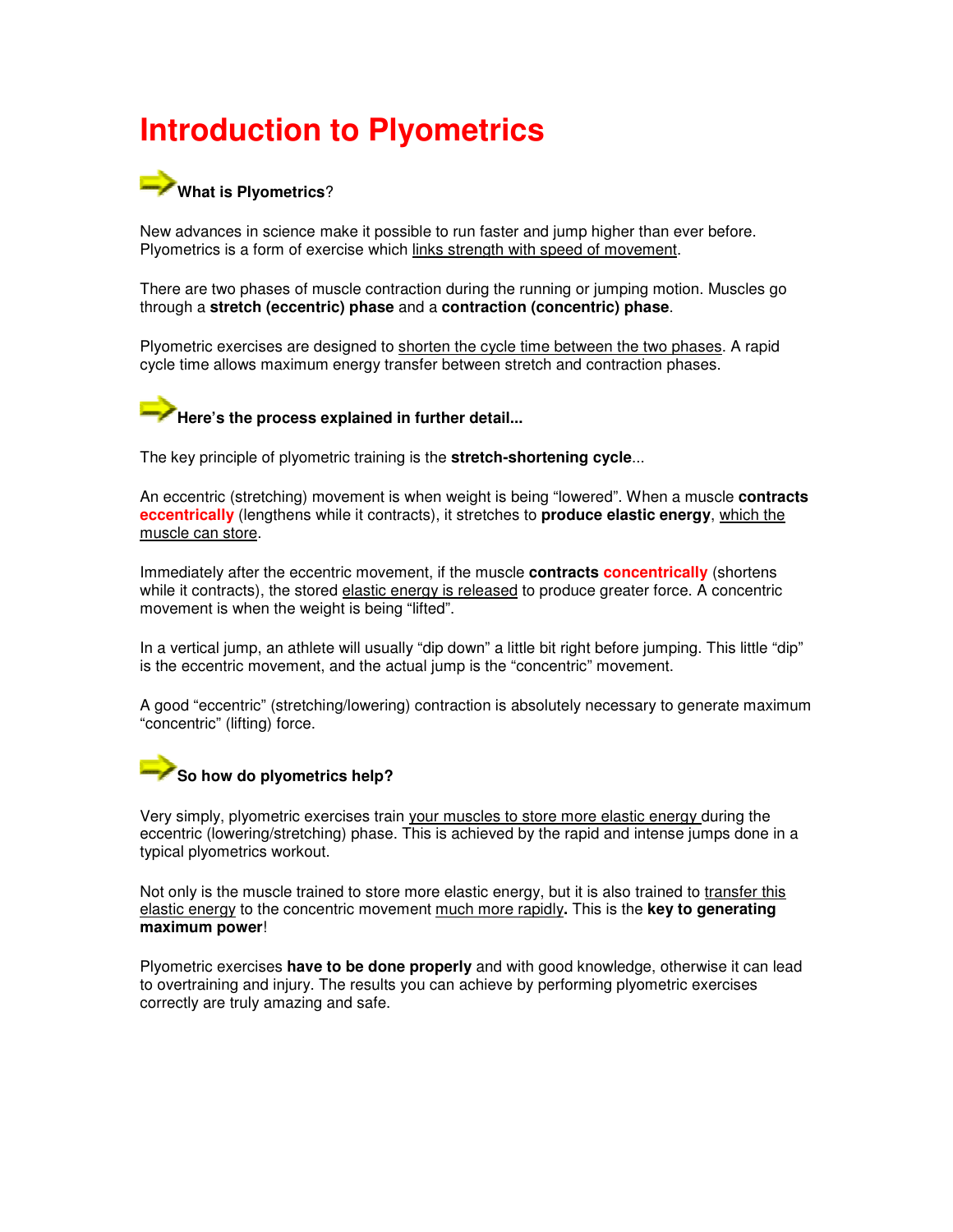# **How to maximize your results from plyometrics...**

There is a way to dramatically boost the benefit of plyometrics...

The key is to know the difference between **"true plyometric"** exercises and "plyometric-type" exercises.

Many programs mistakenly over-emphasize "plyometric-type" exercises, which can limit your results.

True plyometric exercises actually shorten the phase between the eccentric and concentric cycle, as explained earlier. There are very few "true plyometric" exercises, and in the Elite Basketball Improvement System, we reveal the most effective of these exercises and show you an **advanced routine** for adding serious inches to your vertical.

Plyometrics are also most effective when combined with optimal, **complementary weight training and balance/agility exercises**.

When performed alone, plyometrics help to increase the "velocity" component of the force equation . However, to maximize your vertical jump, you also have to increase the power component of the equation.

Don't let this confuse you . . . Everything is explained in step-by-step detail in the Elite Basketball Improvement System , in which we reveal the **most effective true-plyometric** and plyometrictype exercises, along with **optimal weight training** and **balance/stability routines**.

Check out the Elite Basketball Improvement System to maximize your results from plyometrics:

**http://www.basketball-drills-and-plays.com/elite-player-system.html**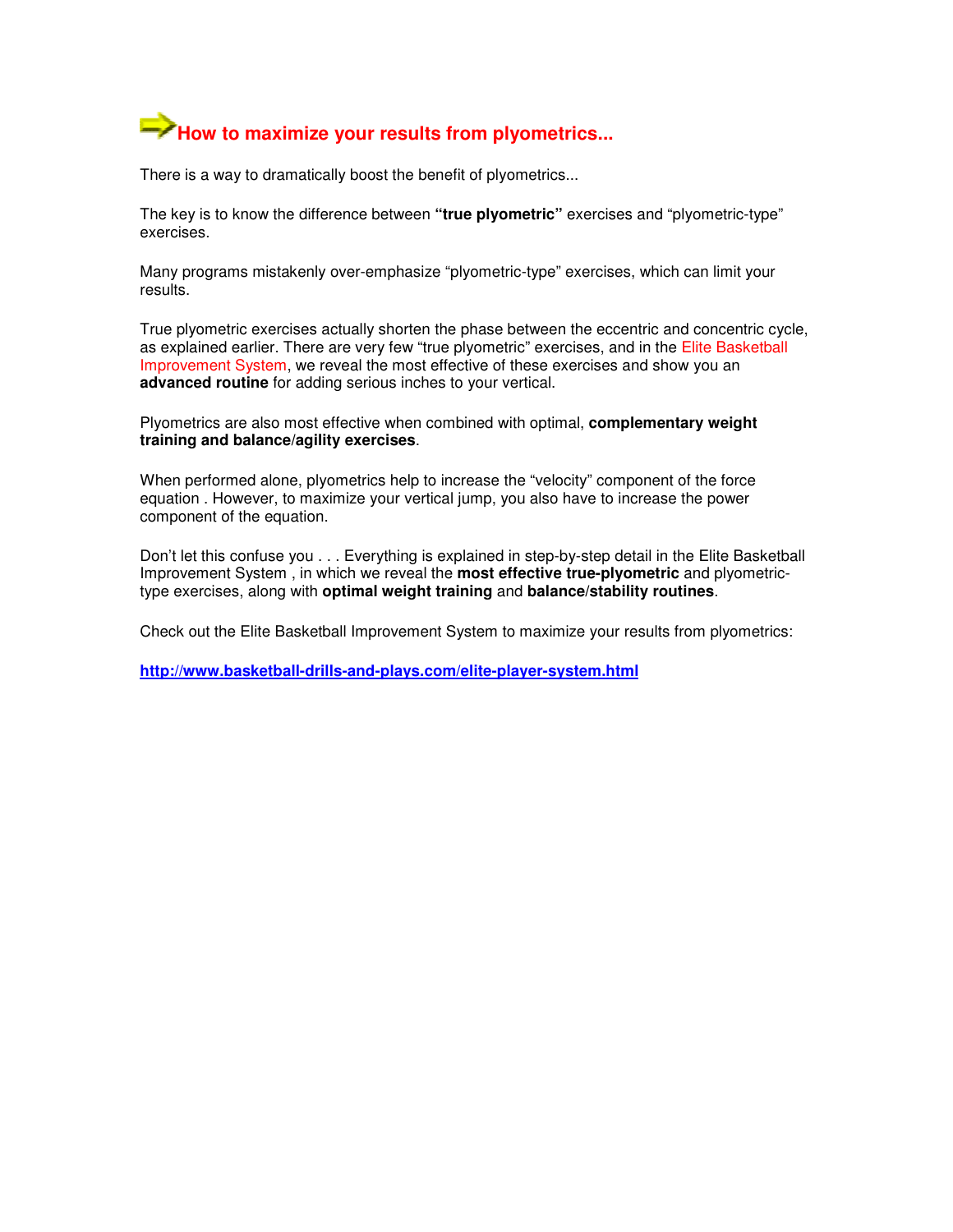# 8-Week Plyometric Training Program

Are you ready for lift-off?

Good...Because here's a powerful vertical leap program that we guarantee is better than most of the "paid" vertical leap programs out there...and its yours free!

**Note**: If you want to get even better results in a shorter period of time , all while increasing your athletic power , speed , & quickness , then check out the Elite Basketball Improvement System , below:

http://www.basketball-drills-and-plays.com/elite-player-system.html

If you haven't already read the "Introduction to Plyometrics" section in the beginning of this report, make sure to go back and read it first!

### **Exercise Descriptions**

Now, before giving you the specific vertical leap program, you should learn the different exercises and how to perform them correctly. Read the description of each exercise below:

#### Vertical Leap Exercise #1: LATERAL CONE HOP

Jump over a cone or similar object from side to side spending as little time on the ground as possible.

#### Vertical Leap Exercise #2: BOUNDING

Jump forward with both feet from a standing position. Bound forward immediately upon landing. Try to leap for both height and distance.

#### Vertical Leap Exercise #3: SKIPPING

Skip forward with exaggerated high knee action.

#### Vertical Leap Exercise #4: BOX JUMPS

Jump down from a box or platform 2-3 ft. high. Jump high in the air in explosive reaction. Get back on the box. Repeat.

#### Vertical Leap Exercise #5: RIM JUMPS

Jump as high as possible toward a basketball rim or similar target. Jump back up immediately upon landing. Spend as little time as possible on the ground.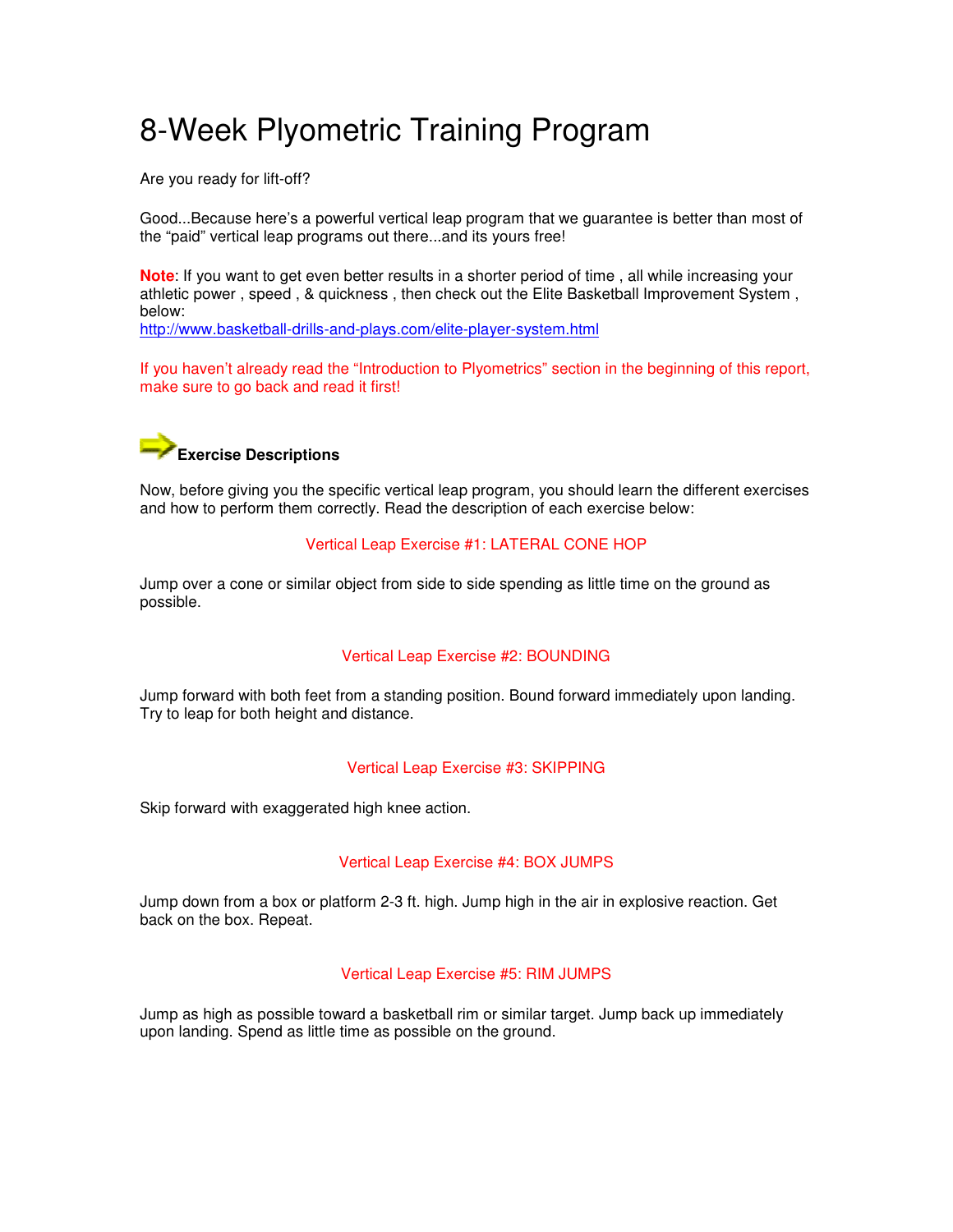#### Vertical Leap Exercise #6: SQUAT LUNGES

Beginners and under 16 use no weights. Do only body weight. Advanced athletes use a barbell or 2 dumbells. The goal is to be able to do multiple repetitions with weights of 1/2 or more of your body weight. Carry the dumbell or barbell behind your neck on the shoulders. Step forward, bending your right knee and forming a 90% angle between your right knee and your right thigh, with your left knee touching the ground. Stand up, repeat with the left foot.

#### Vertical Leap Exercise #7: STEP-UPS

Use a sturdy 12" box. Beginners and under 16 use no weights - only body weight. Advanced athletes use a barbell or 2 dumbells. The goal is to be able to do multiple repetitions with weights of 1/2 or more of your body weight. Step up on to a box with your right foot. Come down, repeat with your left foot.

### **8 Week Training Schedule**

Warm up with 1/4 mile jog in normal running shoes. Or indoors, try jumping rope 2 minutes in JumpSoles. Stretch.

#### WEEK 1

-Perform 2 sets of Squat Lunges (10 repititions each set)

-Perform 2 sets of Step-ups (10 repetitions each set)

#### WEEK 2

-Perform 1 set of Lateral Cone Hops (15 jumps)

-Perform 1 set of Skipping Jumps (25 yards)

-Perform 1 set of Rim Jumps (15 jumps)

-Perform 2 sets of Squat Lunges and 2 sets of Step-ups (same repetitions as in week 1)

#### WEEK 3

-Perform 1 set of Lateral Cone Hops

-1 set of Bounding (25 yards)

-1 set of Skipping

-1 set of Box Jumps (10 jumps)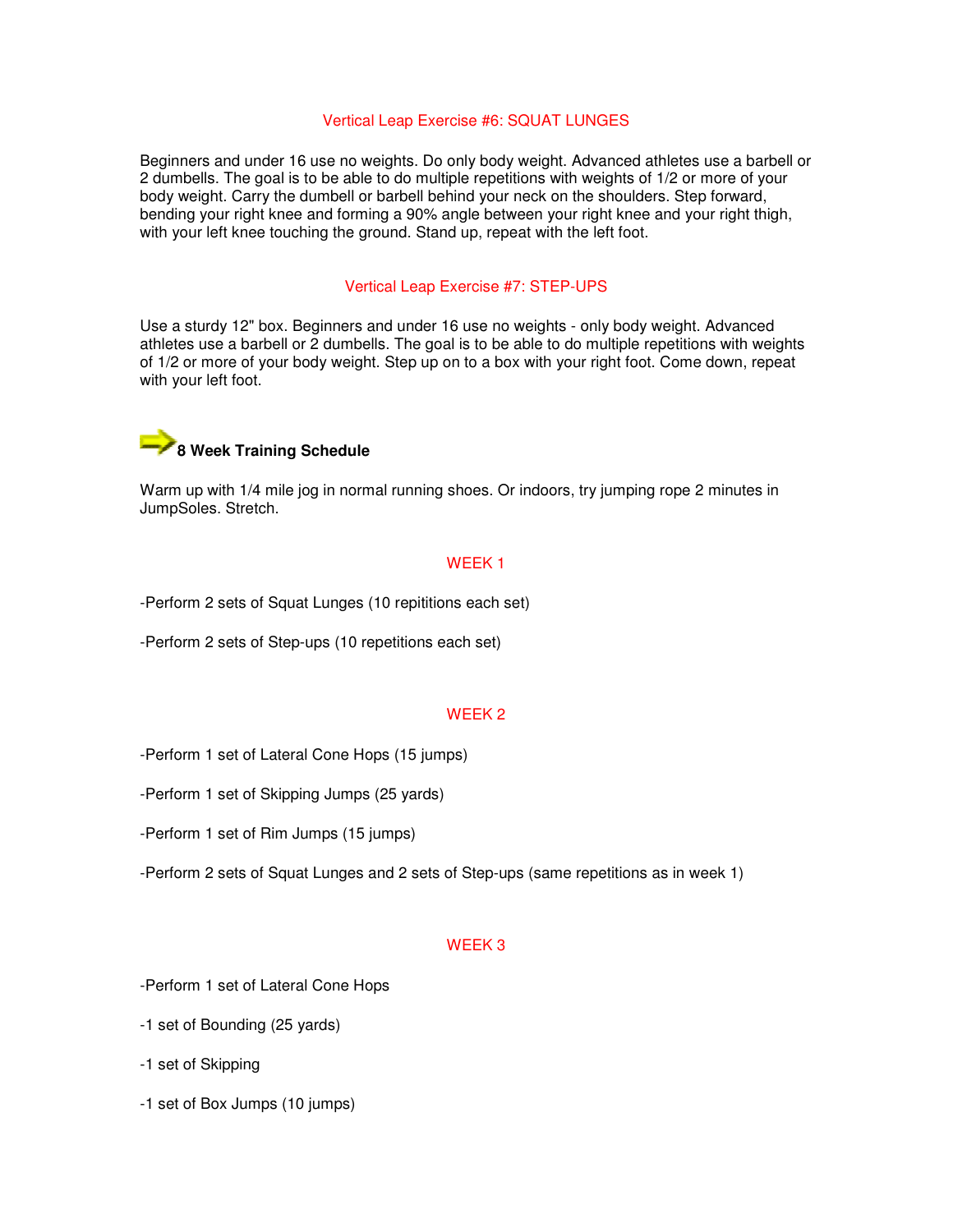-2 sets of Rim Jumps

-2 sets of Squat Lunges

-2 sets of Step-Ups

For Skipping, Rim Jumps, Squat Lunges, and Step-Ups, do the same amount of repetitions as described in the earlier weeks.

#### WEEK 4

-2 sets each of Lateral Cone Hop, Skipping, and Rim Jumps

-1 set each of Bounding and Box Jumps

-3 sets each of Squat Lunges and Step-Ups

Same Repetitions in each exercise as described in earlier weeks.

#### WEEK 5

-2 sets each of Lateral Cone Hop, Bounding, Skipping, Box Jumps, and Rim Jumps

-3 sets each of Squat Lunges and Step-Ups

#### WEEK 6, 7 AND 8

-2 sets each of Lateral Cone Hops, Bounding, Box Jumps, and Rim Jumps

-3 sets of skipping

-3 sets each of Squat Lunges and Step-Ups

**Important Notes**: After each workout, cool down with 1/4 mile jog in normal running shoes. Or indoors, try jumping rope 2 minutes in JumpSoles. Stretch. Proper resting on off days is very important, as it takes at least 48 hours to properly rebuild the muscle fibers broken down by plyometric and strength training.

In the Off-Season: During the off season after you complete the 8 week PHI SLAMMA JAMMA Vertical Leap Program, rest 10 days and build back up again from week 4. Increase poundages on lunges and step-ups. Repeat the cycle until the competitive season.

In the Competitive Season: Here, **USE CAUTION**! Overtraining during the competitive season can lead to burnout and poor performance. Box jumps are especially strenuous and should be